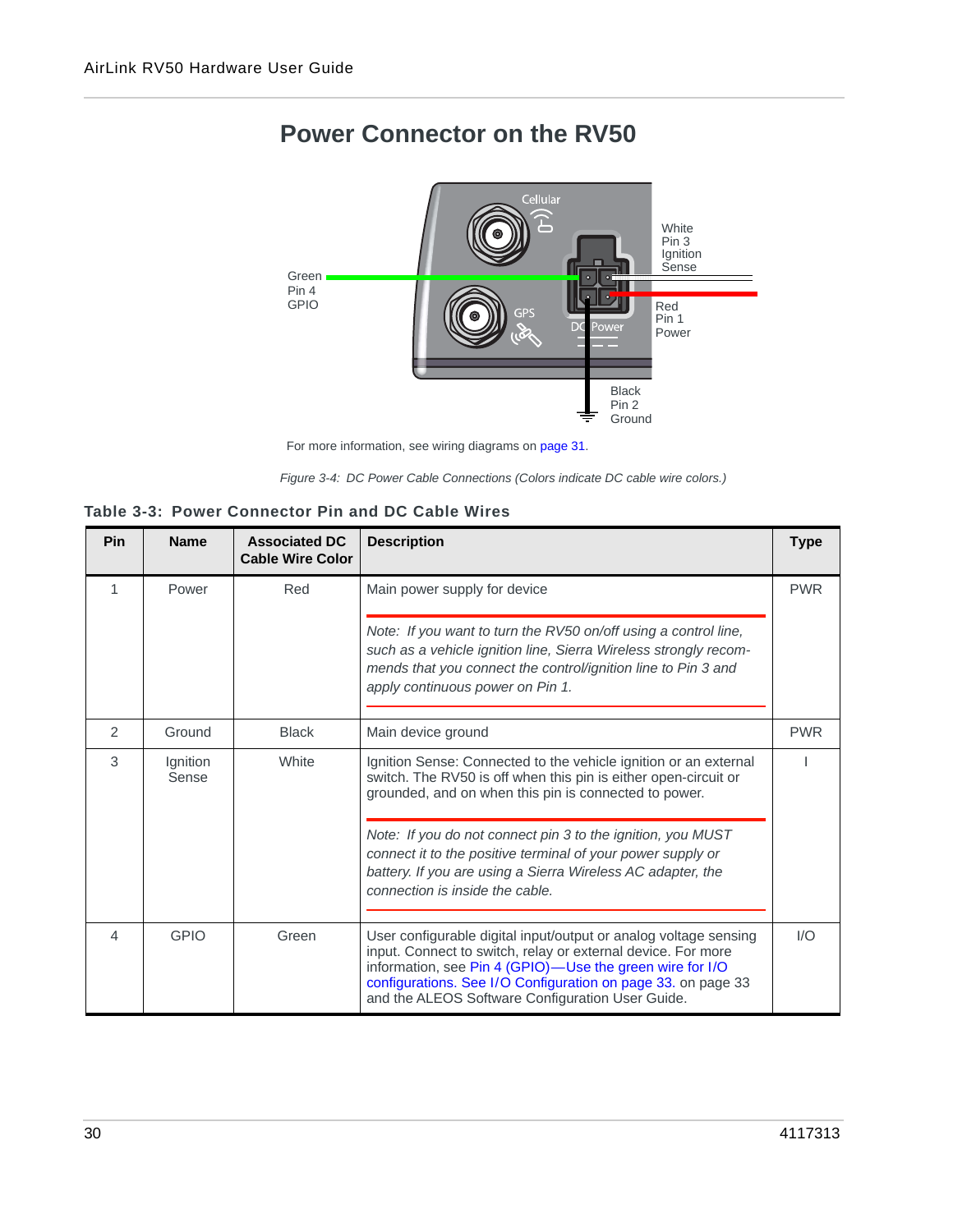# <span id="page-1-0"></span>**Wiring Diagrams**

### **Recommended Vehicle Installation**

For vehicle installations, Sierra Wireless recommends connecting the white Ignition Sense wire to the vehicle's ignition switch, as shown in the following illustration.



*Figure 3-5: Recommended Vehicle Installation*

The recommended vehicle installation allows the gateway to operate with the vehicle. When the vehicle ignition is off, the gateway is off. If desired, you can configure a delay between the time the vehicle's ignition shuts off, and the time the gateway shuts down. A delayed shutdown is especially useful if you want to maintain a network connection while the vehicle's engine is shut off for short periods, such as in a delivery vehicle.

- **•** Pin 1 (Power) —Use the red wire in the DC cable to connect Pin 1 to the power source. Include a 4.0 A fast-acting fuse in the input power line. Sierra Wireless recommends using a continuous (unswitched) DC power source.
- **•** Pin 2 (Ground)—Use the black wire in the DC cable to connect Pin 2 to ground. See also [Grounding the RV50 Chassis on page 29.](#page--1-0)
- **•** Pin 3 (Ignition Sense) —Sierra Wireless recommends always using the Ignition Sense wire (Pin 3) to turn the gateway off. It should not be turned off by disconnecting the power.

## **Alternate Vehicle Installation**

The main difference between this installation and the standard vehicle installation is that you can configure a timer to turn the gateway on at set intervals for a configured length of time, for example 20 minutes once every 24 hours when the ignition is off. Also, instead of the gateway turning on and off, the gateway alternates between on and standby mode.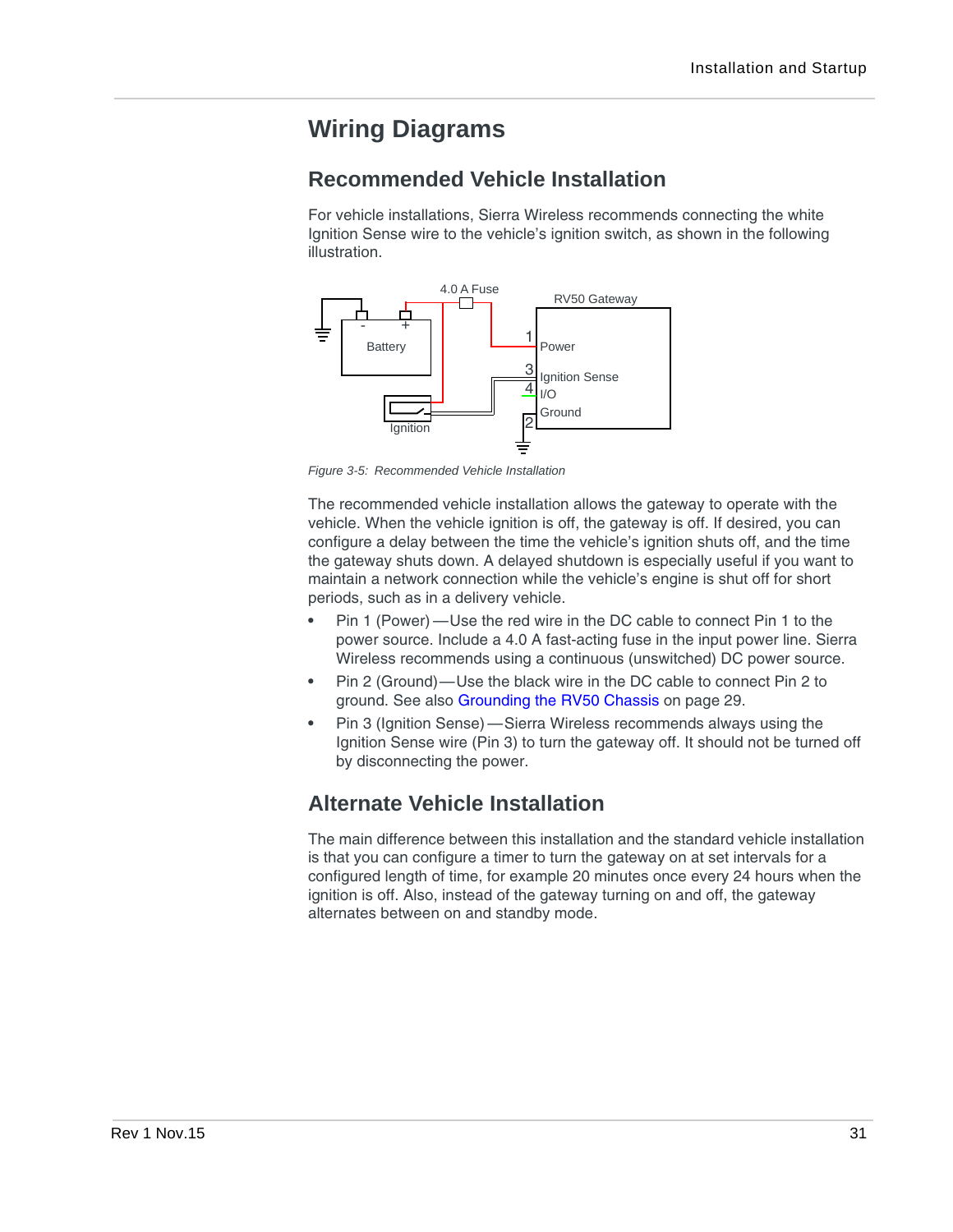

*Figure 3-6: Alternate Vehicle Installation*

- **•** Pin 1 (Power) —Use the red wire in the DC cable to connect Pin 1 to the power source. Include a 4.0 A fast-acting fuse in the input power line. Sierra Wireless recommends using a continuous (unswitched) DC power source.
- **•** Pin 2 (Ground)—Use the black wire in the DC cable to connect Pin 2 to ground. See also [Grounding the RV50 Chassis on page 29.](#page--1-0)
- **•** Pin 3 (Ignition Sense)—Connected to power
- **•** Pin 4 (I/O)—Connected to ignition

## **Fixed Installation**

For fixed installations, connect the wires as shown in the figure below. You can configure Low voltage disconnect to force the gateway into Standby mode when the voltage is low.



*Figure 3-7: Fixed Installation without I/O*

- **•** Pin 1 (Power) —Use the red wire in the DC cable to connect Pin 1 to the power source. Include a 4.0 A fast-acting fuse in the input power line. Sierra Wireless recommends using a continuous (unswitched) DC power source.
- **•** Pin 2 (Ground)—Use the black wire in the DC cable to connect Pin 2 to ground. See also [Grounding the RV50 Chassis on page 29.](#page--1-0)
- **•** Pin 3 (Ignition Sense)—Connected to power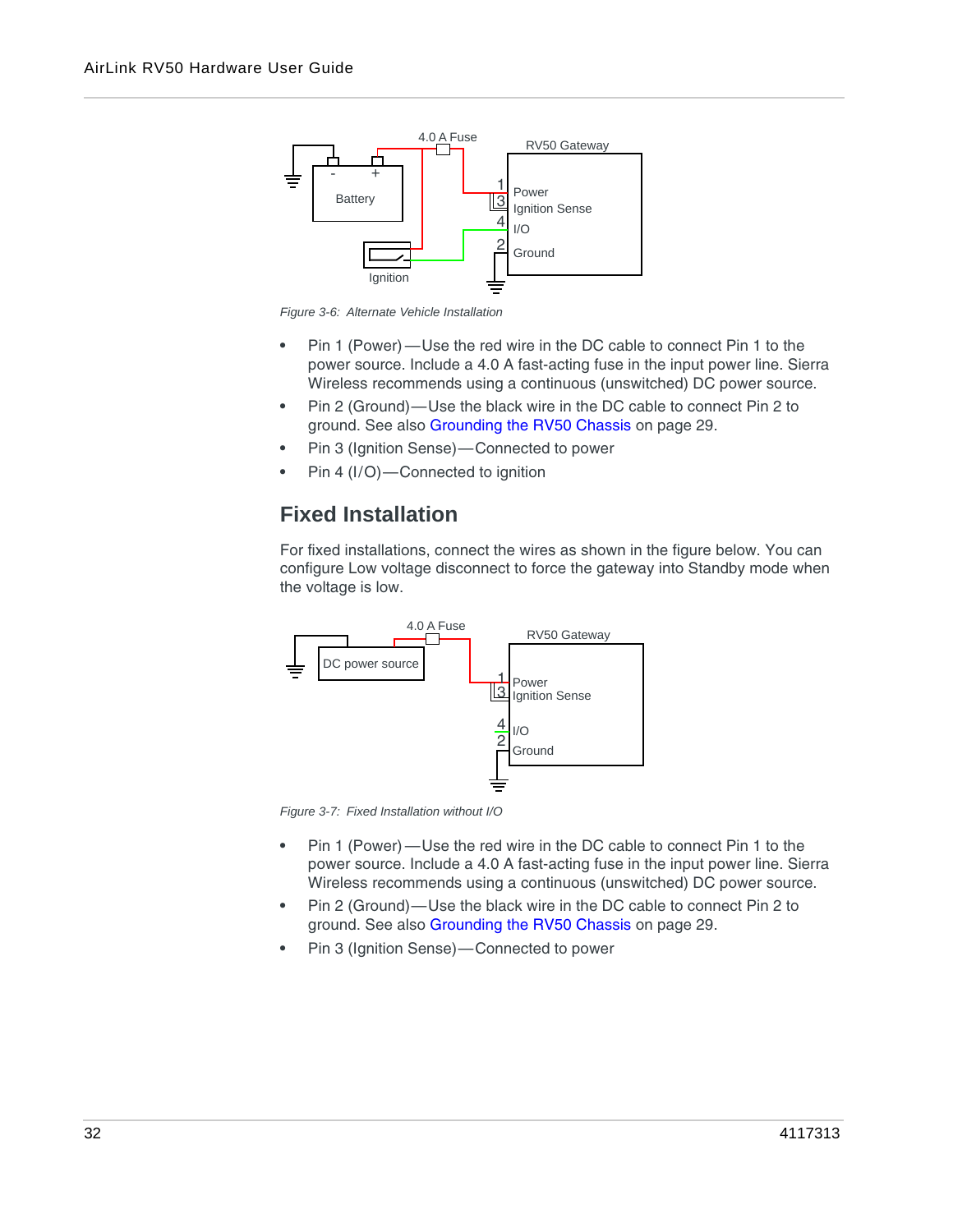## **Fixed Installation with I/O Input Triggered by Standby Mode**

If you have a fixed installation where you want to use the I/O to monitor an external device such as a motion detector, remote solar panel, or a remote camera, refer to [Figure 3-8.](#page-3-2) You can configure the I/O line to wake the gateway up for a configured length of time, and use low voltage disconnect to put the gateway in Standby mode if the voltage falls below a configured value.



<span id="page-3-2"></span>*Figure 3-8: Fixed Installation with I/O*

- **•** Pin 1 (Power) —Use the red wire in the DC cable to connect Pin 1 to the power source. Include a 4.0 A fast-acting fuse in the input power line. Sierra Wireless recommends using a continuous (unswitched) DC power source.
- **•** Pin 2 (Ground)—Use the black wire in the DC cable to connect Pin 2 to ground. See also [Grounding the RV50 Chassis on page 29.](#page--1-0)
- **•** Pin 3 (Ignition Sense)—Connected to power
- <span id="page-3-0"></span>**•** Pin 4 (GPIO)—Use the green wire for I/O configurations. See [I/O Configu](#page-3-1)[ration on page 33.](#page-3-1)

# <span id="page-3-1"></span>**I/O Configuration**

You can use the Pin 4 (GPIO) green wire as:

- **·** A pulse counter (See [Table 3-4 on page 34](#page-4-0) and [Figure 3-9 on page 34](#page-4-1).)
- **·** An digital input
- (See [Table 3-4 on page 34](#page-4-0) and [Figure 3-10 on page 35](#page-5-0).)
- **·** A high side pull-up/dry contact switch input
- (See [Table 3-6 on page 36](#page-6-0) and [Figure 3-11 on page 36](#page-6-1).) **·** An analog input
- (See [Table 3-7 on page 37](#page-7-0) and [Figure 3-12 on page 37](#page-7-2).)
- **·** A low side current sink (See [Table 3-8 on page 38](#page-8-0) and [Figure 3-13 on page 37](#page-7-1).)
- **·** A digital output/open drain (See [Table 3-9 on page 38](#page-8-1) and [Figure 3-14 on page 38](#page-8-2).)

For more information, refer to the ALEOS Software Configuration User Guide.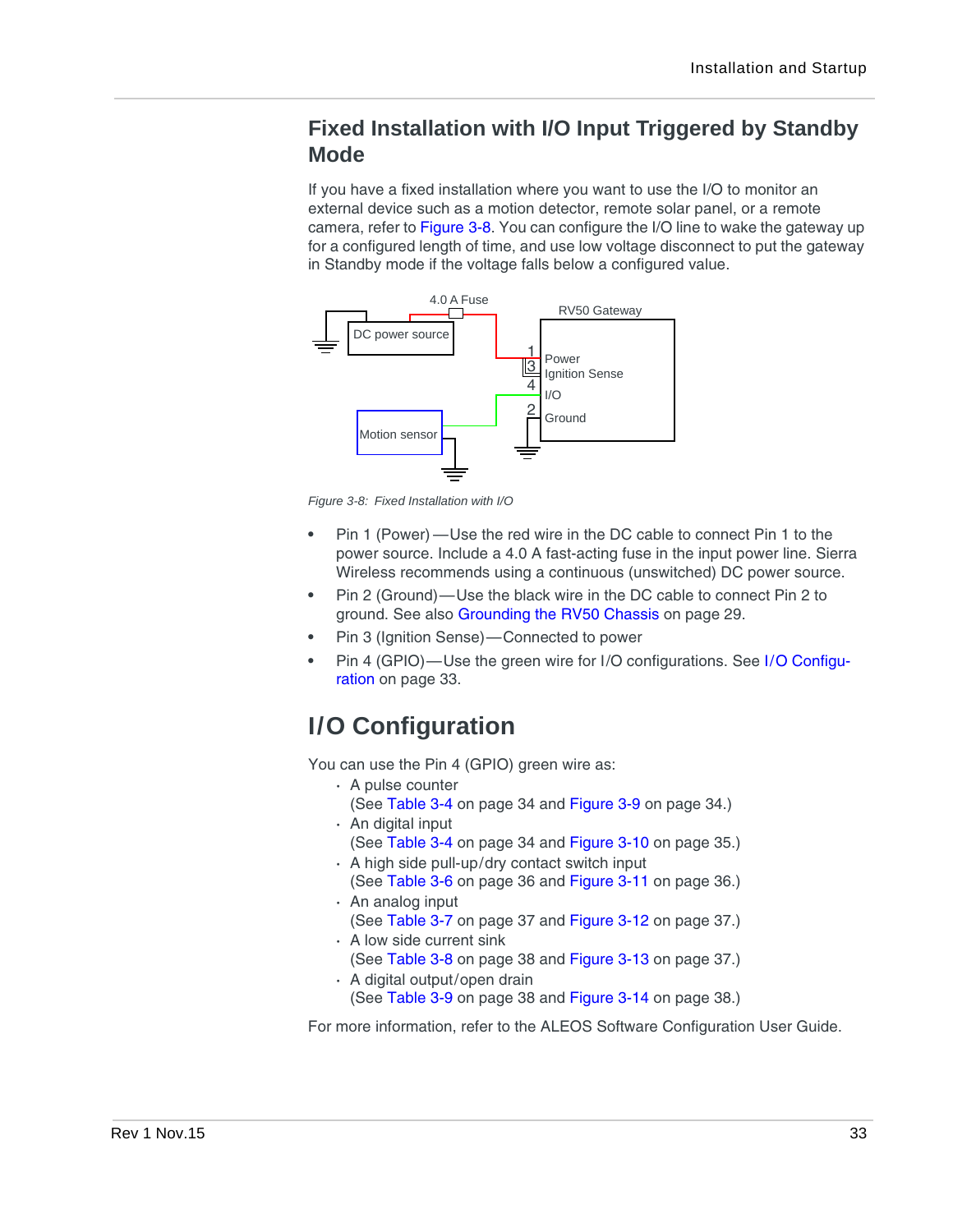*Note: The GPIO Pin 4 can be configured in ACEmanager or ALMS to trigger standby mode, to sink current, or to pull up the voltage. If you are using the I/O line to trigger standby mode, you cannot configure it to sink current or pull up the voltage. Likewise, if you are using the I/O line to either sink current or pull up the voltage, you cannot use it to trigger standby mode.*

You can use Pin 4 in conjunction with events reporting to configure the RV50 to send a report when the state of the monitored gateway changes, for example when a switch is opened or closed. For more information, refer to the ALEOS Software Configuration User Guide (Events Reporting chapter).

#### **Pulse Counter**

You can use the green wire to connect Pin 4 to a pulse counter. The digital pulse counter is not available in Standby mode.



Configurable on the ACEmanager I/O tab

<span id="page-4-1"></span>*Figure 3-9: Digital Input / Pulse Counter*

#### <span id="page-4-0"></span>**Table 3-4: Pulse Counter**

| Pull-up | <b>State</b> | <b>Minimum</b> | <b>Typical</b> | <b>Maximum</b> | <b>Units</b> |
|---------|--------------|----------------|----------------|----------------|--------------|
| Off     | Low          |                |                | 1.0            |              |
|         | High         | 2.7            |                | Vin            |              |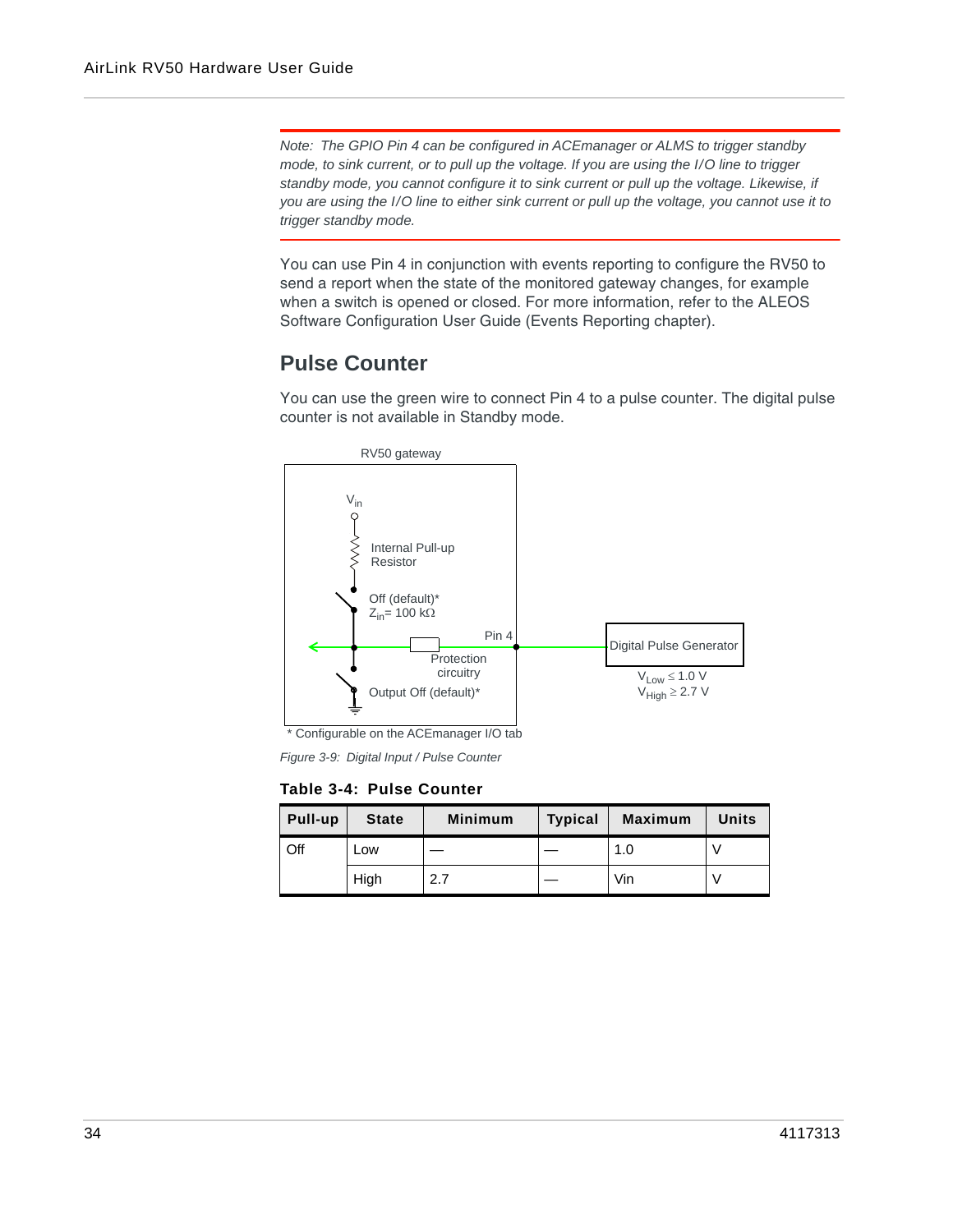## **Digital Input**

You can use the green wire to connect Pin 4 to a digital input to detect the state of a switch such as a vehicle ignition, or to monitor an external device such as a motion detector, a remote solar panel, or a remote camera. Digital input can also be used with the standby timer.



\* Configurable on the ACEmanager I/O tab

<span id="page-5-0"></span>*Figure 3-10: Digital Input*

#### **Table 3-5: Digital Input**

| Pull-up | <b>State</b> | <b>Minimum</b> | <b>Typical</b> | <b>Maximum</b> | Units |
|---------|--------------|----------------|----------------|----------------|-------|
| Off     | Low          |                |                | 1.0            |       |
|         | High         | 2.7            |                | Vin            |       |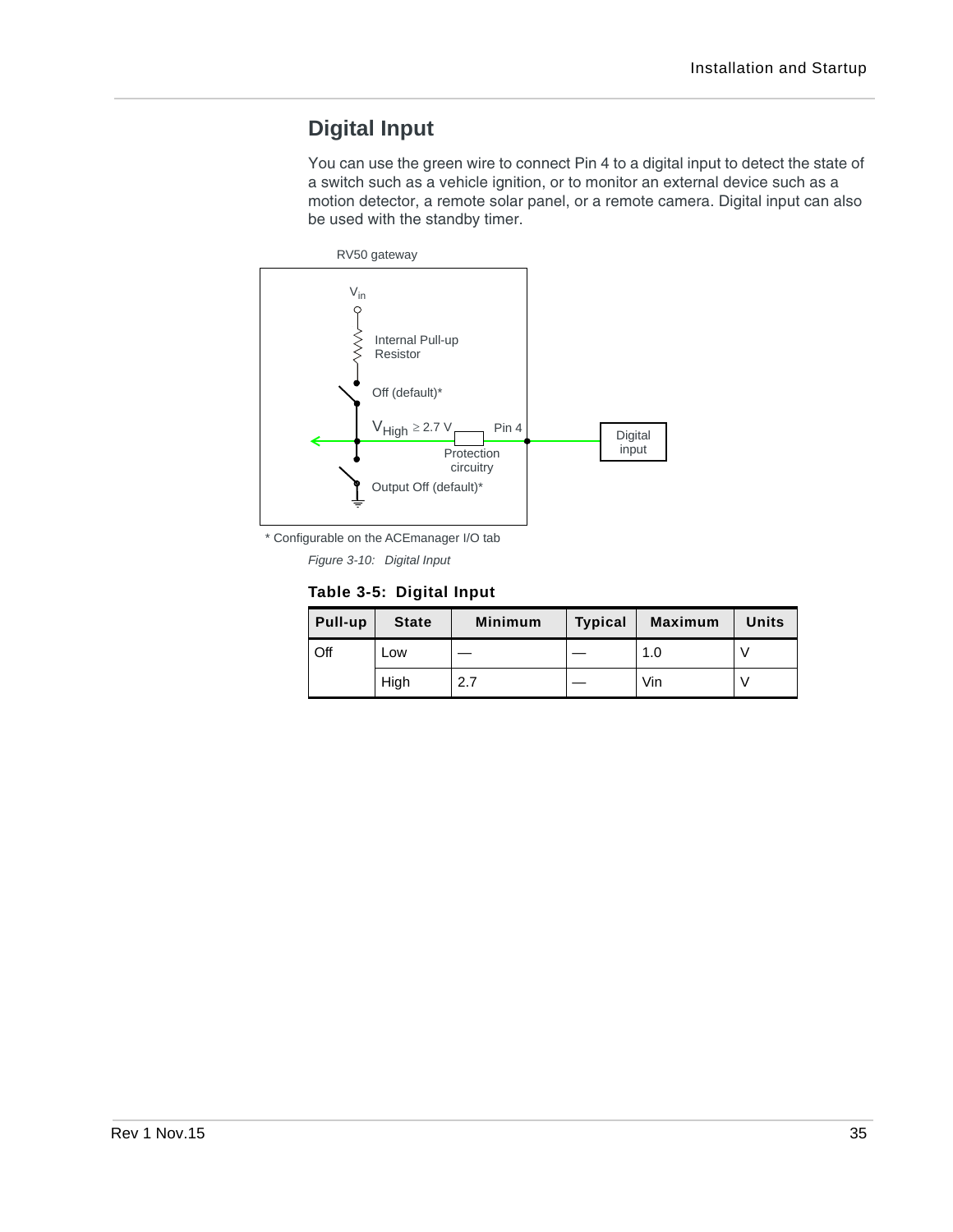## **High Side Pull-up / Dry Contact Switch Input**

You can use the green wire to connect Pin 4 to a dry contact switch. The dry contact switch is not available in Standby mode.



Depending on the load, this value can range from Vin to Vin - 2.5 V. \*\* Configurable on the ACEmanager I/O tab

<span id="page-6-1"></span>*Figure 3-11: High Side Pull-up / Dry Contact Switch Input*

#### <span id="page-6-0"></span>**Table 3-6: High Side Pull-up / Dry Contact Switch Input**

|                           | <b>Minimum</b>     | <b>Typical</b>      | <b>Maximum</b>      | <b>Units</b> | <b>Comments</b>                                                                                            |
|---------------------------|--------------------|---------------------|---------------------|--------------|------------------------------------------------------------------------------------------------------------|
| <b>Source Current</b>     | 0.6<br>$Vin = 7 V$ | 1.1<br>$Vin = 12 V$ | 3.5<br>$Vir = 36 V$ | mA           | Maximum current the voltage<br>output can provide (depends on<br>Vin)                                      |
| $\mathsf{v}_\mathsf{out}$ | $V_{in} - 2.5$     |                     | $V_{in}$            | V            | The voltage on Pin 4 when the<br>high side pull-up is enabled<br>(depends on Vin and power<br>consumption) |

#### **Analog Input**

You can use the green wire to connect Pin 4 to an analog gauge. As an analog input (voltage sensing pin), the gateway monitors voltage changes in small increments. This allows you to monitor equipment that reports status as an analog voltage.

Pin 4 detects inputs of 0.5–36 V referenced to ground. When used with a sensor to transform values into voltages, the pin can monitor measurements like temperatures, pressures or the volume of liquid in a container.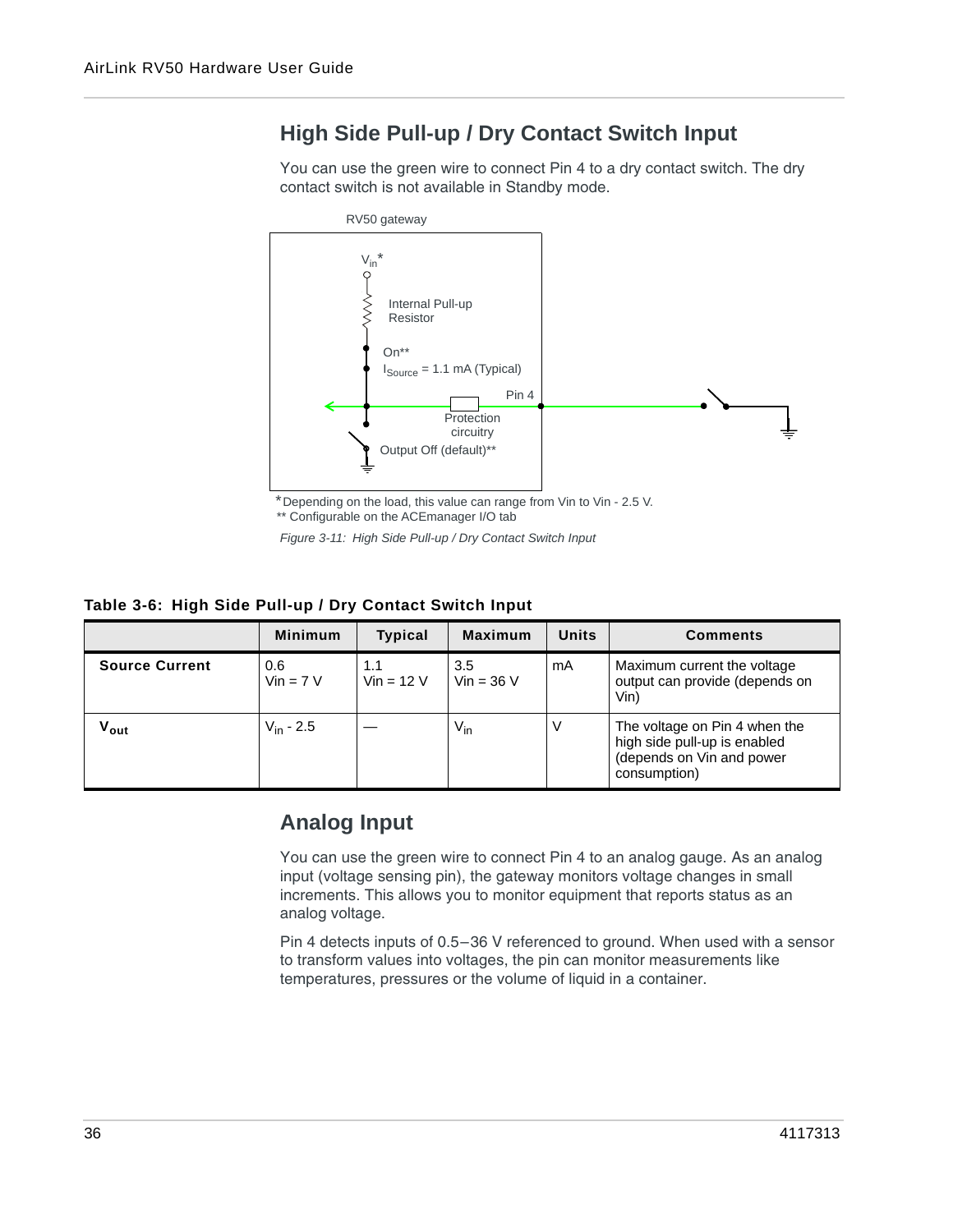

<span id="page-7-0"></span>**Table 3-7: Analog Input**

| <b>Pull-up</b> |                              | <b>Minimum</b> | <b>Typical</b> | <b>Maximum</b> | <b>Units</b> | <b>Comments</b> |
|----------------|------------------------------|----------------|----------------|----------------|--------------|-----------------|
| Off            | <b>Analog Input Range</b>    | 0.5            |                | 36             |              |                 |
|                | <b>Analog Input Accuracy</b> | $-1.5%$        | 0.50%          | .5%            |              |                 |

### <span id="page-7-2"></span>**Low Side Current Sink Output**

You can use Pin 4 as a low side current sink, for example, to drive a relay.



\* See [Table 3-8 on page 38](#page-8-0) for more details.

<span id="page-7-1"></span>*Figure 3-13: Low Side Current Sink*